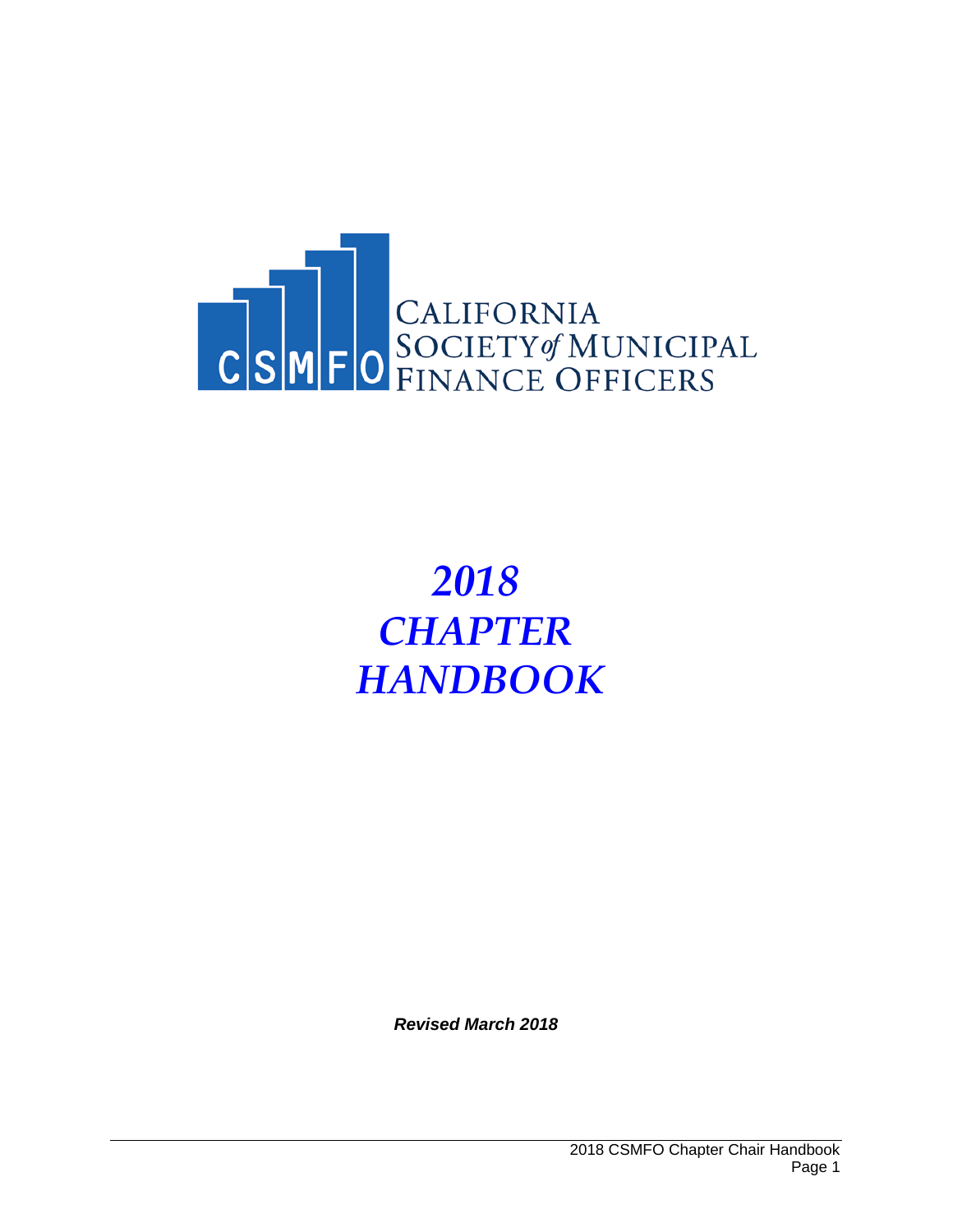## **INTRODUCTION**

As a Chapter Chair or Vice Chair, you have been selected by your peers as a leader in the California Society of Municipal Finance Officers (CSMFO). This job is an important one, with certain responsibilities.

Chapters of CSMFO were established to provide an opportunity for members in various regions of the state to meet on a regular basis and exchange ideas, discuss professional problems and participate in technical presentations on specific areas of the profession. Each Chair is responsible to the Board of Directors for the leadership necessary to conduct an effective program in accord with the policies and procedures of CSMFO. This handbook has been prepared to assist in accomplishing that objective.

As you use the handbook in conducting your own work program, please make a note of any improvements that would make the handbook more useful. *The handbook should be considered a living document maintained and improved for transmittal to the next chapter leaders*. Please send any suggestions you may have for improvements to the handbook to the CSMFO office.

Chapters play an important role in the CSMFO organization. The regular meetings of each Chapter provide our membership with opportunities for personal and professional development that can only be accomplished at the local level. The Chapter leadership helps create an environment that allows the membership to grow and learn from others.

The state organization has an obligation to support each Chapter in this effort. The CSMFO Past President, with the assistance of the six North and South Board members, will be the liaison in working with local Chapter leaders in all aspects of membership development and in the improvement of grassroots organizational growth. Feel free to call on your designated Board Director or the Past President for assistance with Chapter issues.

The CSMFO Board of Directors meets regularly each year. As a Chair, you are encouraged to attend any or all Board meetings and to participate in the discussion of issues facing our organization. The in-person meetings are held in conjunction with the Annual Conference and at the Board retreat in September/October. In addition, the CSMFO Board typically meets monthly via teleconference. Contact CSMFO staff for more information on exact meeting times and locations. Key contacts are Executive Director Melissa Dixon, [melissa.dixon@staff.csmfo.org,](mailto:melissa.dixon@staff.csmfo.org) and Meetings & Membership Assistant Amanda Smith, [amanda.smith@staff.csmfo.org.](mailto:amanda.smith@staff.csmfo.org) The Past President will schedule conference calls with Chapter leaders and Board members to discuss issues and ideas to enhance CSMFO Chapter meetings. With your support of CSMFO at the state and local level, we can continue to strengthen our organization.

If you need support during the year, the Past President and the Board of Directors are available to provide assistance. Please feel free to use the resources we have available.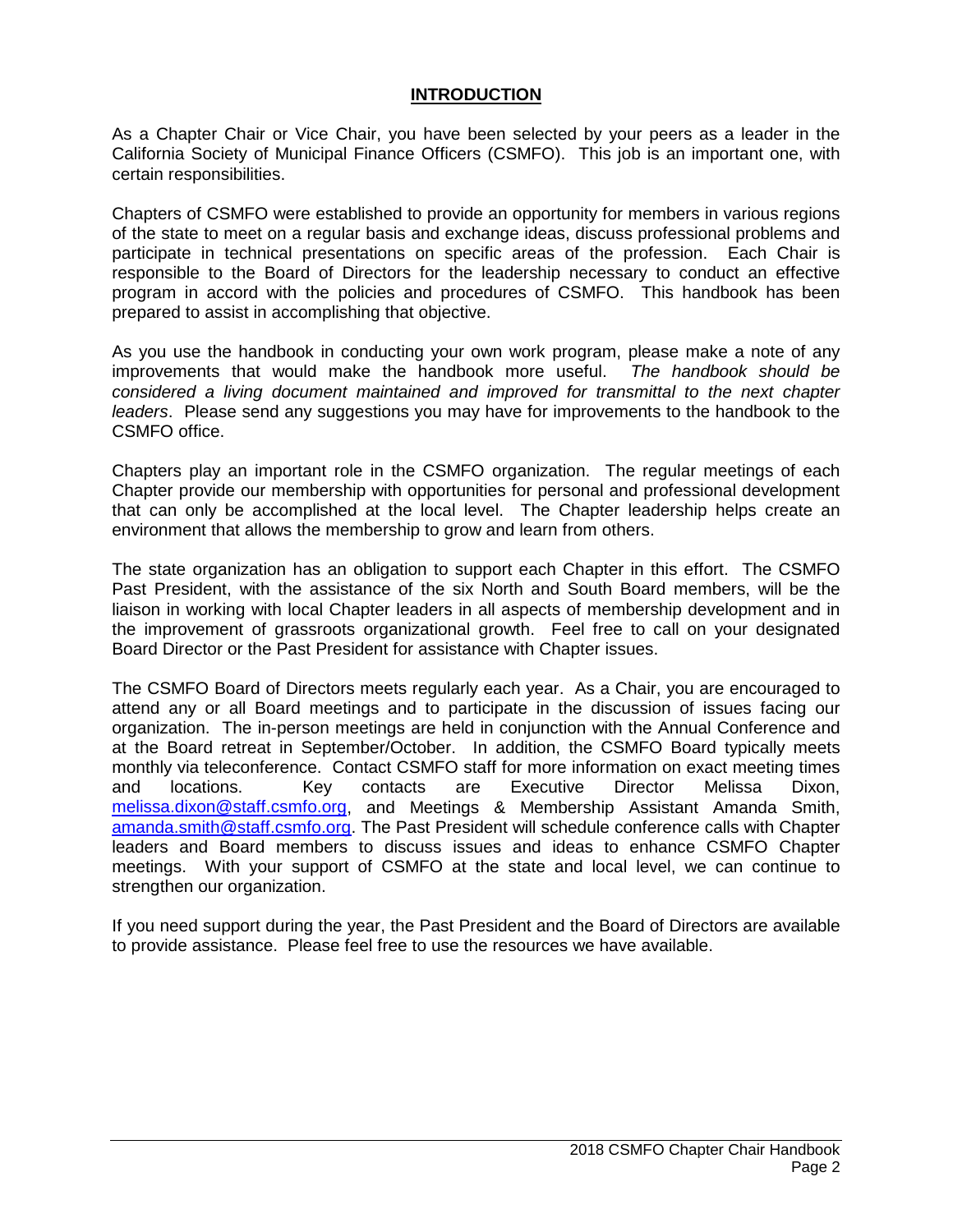# **MEETINGS AND PROGRAMS - PLANNING PROCEDURE**

Programs should be planned well enough in advance to permit sufficient time to arrange for a meeting location, well qualified speakers and proper publicity. Topics and speakers should be chosen carefully. The five major elements, which contribute to successful and well-attended meetings, are as follows:

- 
- Topics and speakers that are interesting Consistency in place and day of meeting
- A pleasant environment Good food at a reasonable cost
- A current mailing list/advance notification

## **Meeting Schedules**

The Bylaws provide that Chapter meeting schedules shall be determined by the Chapter membership. A regular schedule of meetings throughout the year should be adopted. Please be sure that your Chapter meetings do not conflict with other CSMFO activities. *Always consult the CSMFO website (www.csmfo.org) and other related publications for up-todate listings.*

## **Selecting the Program and Speakers**

Topics and speakers should be chosen carefully. Select speakers who have imagination, originality, and the ability to get an idea across. To assure well-balanced programs over the course of the year, assign topics to speakers rather than allowing them to select their own. It will be the responsibility of your designated Board Director to attend at least one of your Chapter meetings and be available to discuss CSMFO, its programs, and the benefits of membership.

One of the first things you should do is put the other Chapter Chairs on your mailing and/or email list. If you use email, the Chapter Chair group email will reach all Chapter Chairs: chapterchairs@csmfo.org. This will provide a forum for exchanging ideas for topics for future meetings. You should also make sure that you are on the mailing and/or email list for the other Chapters.

In panel presentations, if the main speaker is to present an unbiased, informative explanation of the topic, the panel members should be selected so as to balance each other's opinions--pro and con.

## Topics for Consideration

- Current and Pending Legislative Action Budgeting<br>• Banking Economic
- 
- 
- Generally Accepted Accounting Practices Financing Capital Projects<br>• Compliance w/Federal and State Regulations Inter-Agency Relations • Compliance w/Federal and State Regulations<br>• Ethics
- 
- Ethics Ethics Ethics Ethics Hiring Employees Hiring Employees Hiring Employees Hiring Employees All and a metal value of the metal value of the metal value of the metal value of the metal value of the met
- 
- CSMFO Programs/benefits of membership
- 
- **Economic Forecasts**
- 
- 
- 
- Long-range Planning  **Constanting Management Information Systems**<br>• Disaster Recovery Planning  **Technology and Public Finance** 
	- Technology and Public Finance<br>• Investments
	-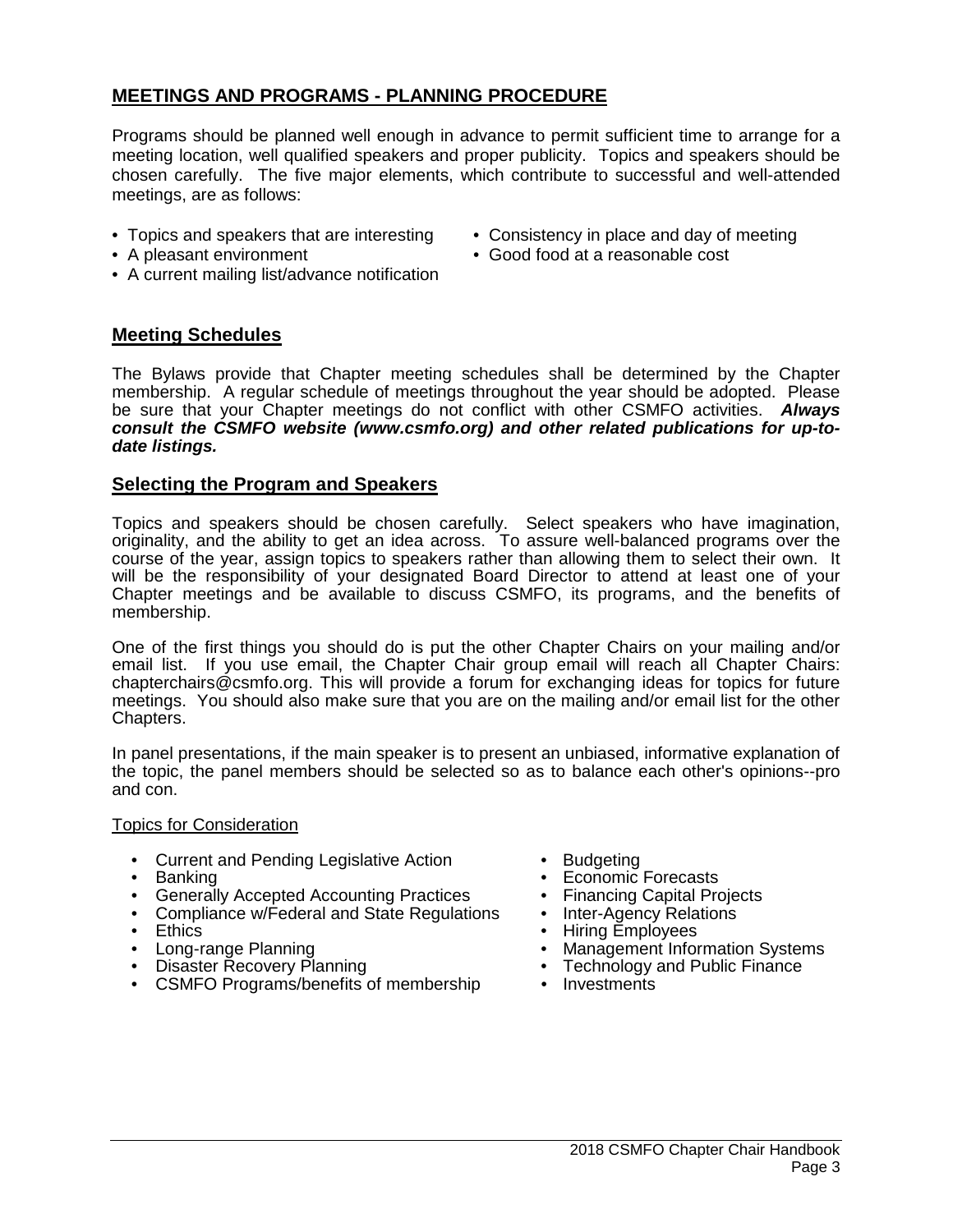## Suggested Sources of Speakers

- Finance Officers City Managers
- 
- Attorneys Bankers
- Certified Public Accountants<br>• County Assessors. Tax Collectors. etc. Financial Consultants • County Assessors, Tax Collectors, etc. • Financial Consultants<br>• College/University Professors • Electronic and Print Media
- 
- College/University Professors Electronic and Print Media<br>• Elected Officials/Legislators--State and Local Chambers of Commerce • Elected Officials/Legislators--State and Local • Chambers of Commerce CSMFO Board and Committee Members • City Professional Staff
- CSMFO Board and Committee Members<br>• Economists
- 
- 
- 
- 
- 
- 
- 
- 
- 
- Economists Strategic Planners
	- Federal Reserve Officials

Please see the Chapter Chair Resource Room on the CSMFO website at *www.csmfo.org* for potential topics and speakers.

**CAVEAT:** There must be **NO SALES PITCH**. As Chair, your responsibility is to make sure the presentation is informational and generic in nature. **NO COMMERCIALS!**

All meeting details should be confirmed with the speaker in writing in advance of the meeting. Provide the speaker with an idea of the type of meeting and the attendance to be expected. Ask for biographical material prior to the meeting. An outline of the speaker's presentation and/or a copy of handout material for your review prior to the meeting are also helpful.

Some Chapters have a tradition of presenting speakers with gifts to acknowledge their efforts. While this practice is not mandatory, CSMFO would like to encourage this practice.

## **Sponsorship Guidelines**

CSMFO acknowledges that commercial vendors are key partners in the success of our organization. The annual conference would not be possible without commercial sponsorships, and individual chapters may wish to seek commercial sponsorships to defray costs of special meetings from time to time. As such, CSMFO wishes to clarify the procedures for obtaining commercial sponsors for chapter meetings.

- 1) Chapters may request multiple sponsorships for special chapter meetings, but should limit the sponsorships received from any one sponsor to no more than 50% of the estimated costs for any individual meeting.
- 2) Chapters can only seek sponsorship from each commercial entity once per calendar year.
- 3) Providing gift cards or other items to be raffled to the attendees of a chapter meeting is not considered sponsorship for the purpose of these guidelines. Raffle prizes should be less than \$50, but will allow discretion by Chapter Chair as they can work with Commercial members and sponsors of events for special purposes with advance notice.
- 4) Chapter speakers should be selected based on the value they present to the governmental members. At no times should a sponsorship be used to "pay" for the right to present at a meeting. As such, to avoid the appearance of impropriety, commercial sponsorships shall not be obtained from any company providing a speaker at that same meeting.
- 5) A short introduction and description of services performed is not considered speaking for the purposes of these guidelines.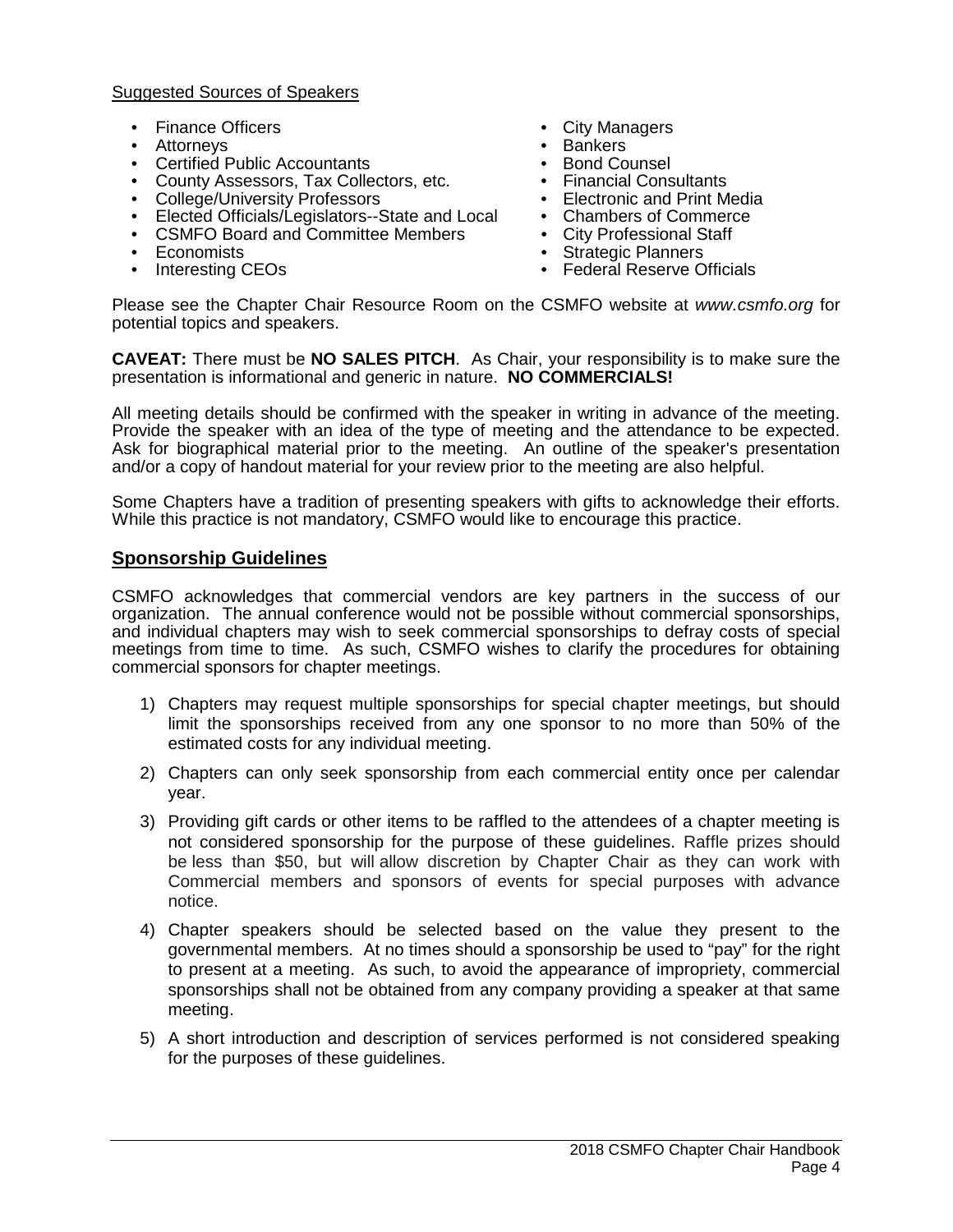## **Financial Assistance from CSMFO**

Each year, CSMFO sets aside funds in the operational budget to assist with chapter expenses. A minimum of \$500 per chapter should be budgeted annually. Requests can be emailed and sent to the Executive Director and Past President. Requests in excess of \$500 for any one chapter in any given year will be forwarded to the Executive Committee for review and possible approval. Chapters should utilize their existing chapter funds for the majority of their expenses, and request assistance from CSMFO only in the case of a fund balance shortfall.

## **CPE Credit Requirements**

In order to qualify as continuing education, presentations must meet specific standards set by the California Board of Accountancy. Please refer to Article 12, Section 88 on the following webpage for detailed requirements: [http://www.dca.ca.gov/cba/laws\\_and\\_rules/regs.shtml](http://www.dca.ca.gov/cba/laws_and_rules/regs.shtml)

Essentially, a 50-minute presentation is equal to 1 CPE credit.

## **Meeting Registration**

Chapter meeting registration is run through the CSMFO office. Meetings will be posted as events in the CSMFO database and on the CSMFO website, allowing for online registration.<br>When you schedule a chapter meeting, please notify Amanda Smith, When you schedule a chapter meeting, please notify Amanda Smith, [amanda.smith@staff.csmfo.org.](mailto:melissa.dixon@staff.csmfo.org) It is best to do this at least six (6) weeks in advance of your meeting, to allow ample online pre-registration time. Your event will be posted to the CSMFO website within 1-2 days. You will be sent the link to the online registration upon posting, for use in promoting the meeting. You will also be given a link to allow you to check registration counts directly.

In general, registration lists are not available to commercial attendees. If a chapter event is being sponsored, the Chapter Chair may at their discretion share the listing with the commercial sponsor(s).

Chapter chairs and vice chairs may receive complimentary registration to their respective chapter's meetings, in recognition of their time and effort. Presenters will receive complimentary registration for the meetings at which they speak. Chapters may provide complimentary registrations to host venues or those otherwise providing support for the meeting (up to two (2) per meeting).

Online registration will generally close one week prior to the meeting; you may request a different date if desired. Once online registration is closed, you may pull a registration list, complete with whether not payment has been received, through the admin link previously provided. A CPE certificate template for your meeting will be forwarded to you by SMA staff upon request.

After the meeting, send to the CSMFO office any checks received onsite at the meeting, along with contact information (such as a business card) for any who signed up onsite. Please make sure to note which checks are for which attendees. *NOTE: The CSMFO office cannot accept cash.*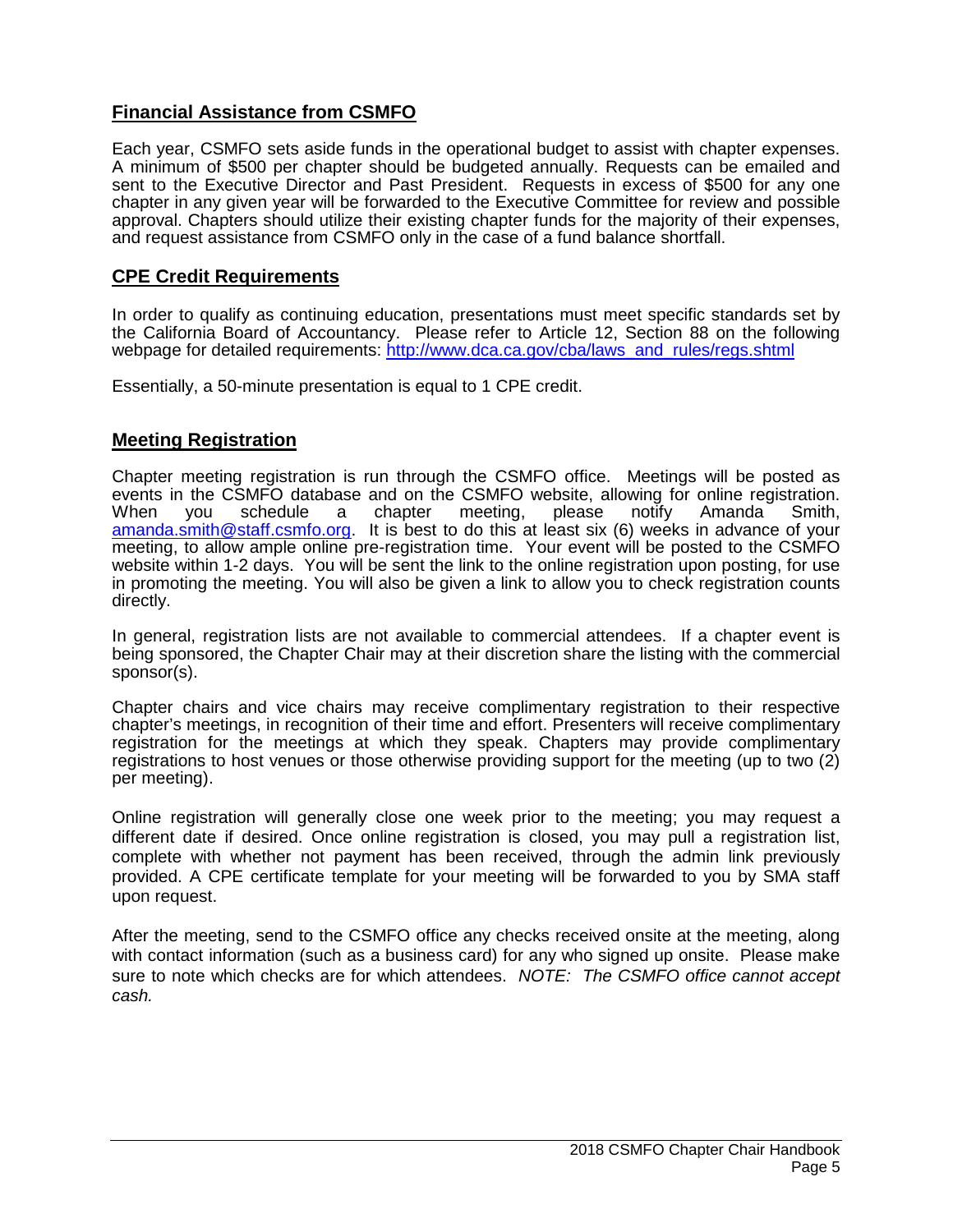## **Meeting Arrangements**

At least two months prior to the meeting, you should arrange the meeting place. You will need to know the following from each location:

- $\checkmark$  The room capacity
- $\checkmark$  Whether a separate room will be provided for the meal
- $\checkmark$  The price of the meal, tax and gratuity
- $\checkmark$  Room charge (if any)
- $\checkmark$  Your requirements for morning and/or afternoon refreshments
- $\checkmark$  No-host bar requirements
- $\checkmark$  Facilities for golf, tennis, racquetball or other sports if such activity is to be provided in the afternoon
- $\checkmark$  Seating arrangements (including speaker's table)
- $\checkmark$  Arrangements for slides, laptops, overhead projector, DVD/VCRs and any other audio/visual needs required by your speakers
- $\overline{\phantom{a}}$  Registration table at door
- $\checkmark$  Percent of meals provided by restaurant in excess of the number guaranteed (usually 5%)

When selecting a non-traditional meeting site, please use proper discretion. *The CSMFO Board prohibits the use of CSMFO letterhead to advertise events at places that may give the perception of unethical conduct (e.g., racetracks, gambling establishments, etc.).*

The Board recognizes there are a few Chapters that have traditionally met once a year at such places. The Board does not want to and disallow such meetings nor do they want to dictate exactly what is or is not appropriate. However, the Board feels strongly enough about the issue that CSMFO will not officially endorse such meetings by use of its letterhead. The Board, therefore, encourages each Chapter Chair to use his or her own best judgment in making decisions regarding meeting places. If you feel you need further clarification or direction, please call your designated Board Director.

After the meeting place has been selected, get a written confirmation from the facility of the date and time of the meeting, menus, cost, room capacity and, in general, all the items you have discussed with them by phone. They will usually require a deposit. The meal price will be an important factor. It should be neither too high nor too low.

Consideration should be given to rotating scheduled Chapter meetings to various host agencies within the chapter. The host agency would schedule the program and speaker as well as coordinate the meeting location. This practice would reduce the workload of the Chapter leadership.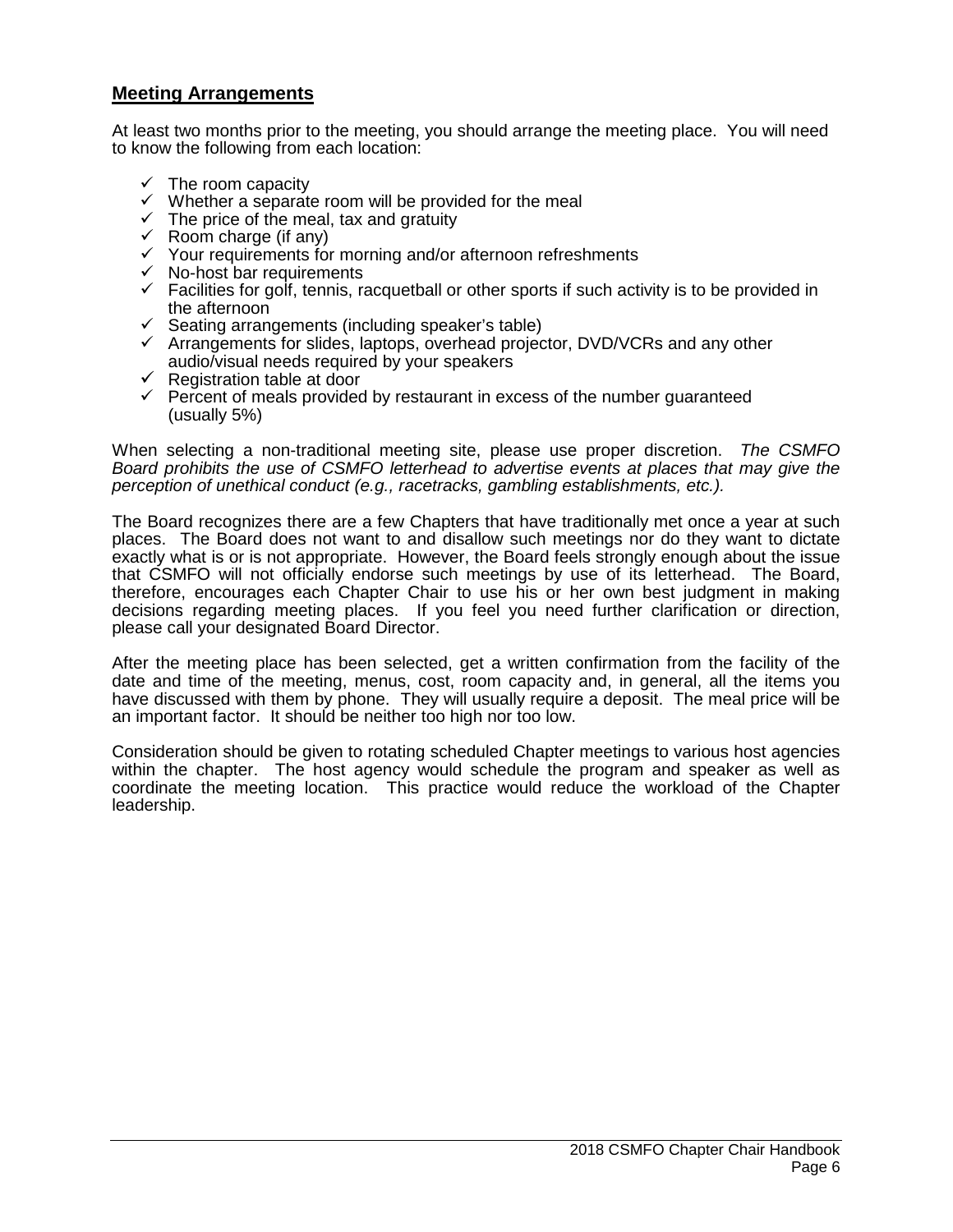## **Registration Fees**

In order to determine the registration fee, you should add up the total costs listed below and divide by your anticipated attendance.

Include the following:

| Lunch<br>Tax<br>Tip<br>Morning and/or afternoon refreshments<br>Room charge<br>Minimum bar guarantee (if applicable)<br>Postage and copy cost<br>Speaker gift<br>Total |  |
|------------------------------------------------------------------------------------------------------------------------------------------------------------------------|--|
| Anticipated paying attendance<br>(Speakers are not charged)                                                                                                            |  |
| Fee per participant                                                                                                                                                    |  |

Your goal is to break even; however, you will be over in some cases and short in others depending on the final attendance and the guarantee that you must provide. You may consider charging non-member or commercial attendees a slightly higher fee for attending your meetings. When making your guarantee, bear in mind that attendance is normally 85-90% of the total reserved. (Some who reserve may not attend, and some who do not reserve may attend.) If you are collecting sufficient funds at your meetings, you may be building an excess of funds. You are not encouraged to build a significant balance of funds for your Chapter, however you can use those to pay for a speaker for a future meeting or to have a reduced or free meeting to encourage greater attendance.

## **Refunds**

After the meetings, some individuals request refunds because they were unable to attend. If you have a good registration sheet, you can probably verify this. Also, you may receive refund requests prior to the meeting from people who will be unable to attend. It is a good practice to state in the meeting notice that refunds will be given only to those individuals who advise you two to three days in advance that they will be unable to attend. You have guaranteed attendance at the meeting and you are depending on the members who made reservations when you submit your final attendance figures. You may have to pay the facility for your guarantee. Accordingly, you may have to refuse refunds to those people who have not given you adequate notice. However, if there are sufficient funds available, you may refund.

## **Event Book**

At the back of this handbook are event sheets. As Chair, you should fill out a sheet for each meeting you hold. Record the date, location, topic, speaker, attendance, cost and fees collected. A notice of the meeting should be attached. *At the end of your term, pass this book on to your successor*. Maintenance of the event sheets for those who come after you is one of the most important things you can do for CSMFO.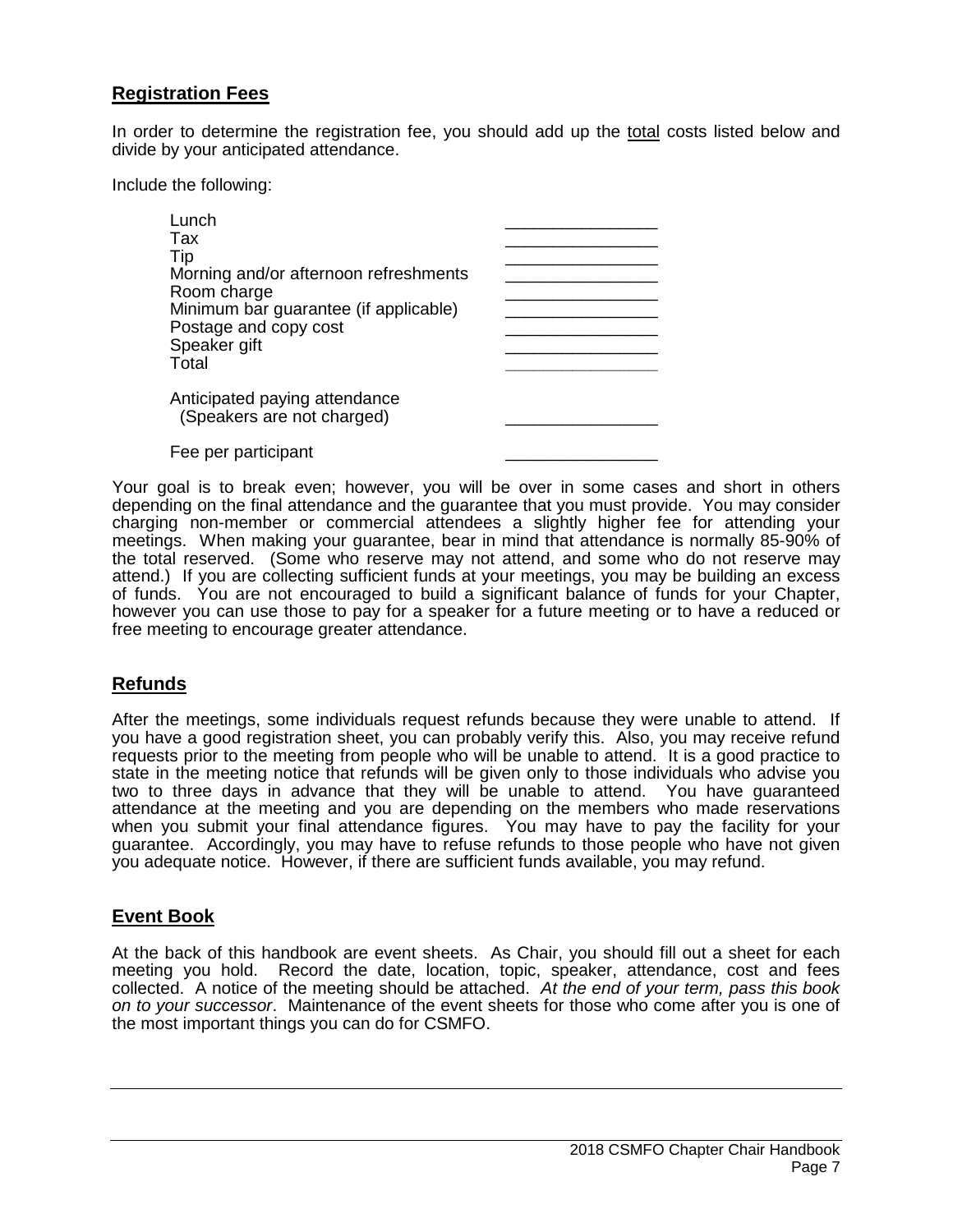## **Before the Meeting**

Arrive at the facility early to make sure all is in order. You will need to set up a registration table. You will need to take the following supplies with you:

- The nametags for those who pre-registered (if you're doing nametags).
- Blank nametags and felt pens for use on the nametags (if you're doing nametags, for those not pre-registered)
- Change fund
- A list of the pre-registered individuals and whether they have prepaid or not
- CSMFO membership brochures and volunteer flyers
- Receipts for those that may request one
- If your session qualifies, CPE certificates for attendees

## **At the Meeting**

You will Chair the meeting. You may find yourself a "rover" or "gofer" while at the meeting, taking care of last-minute details. If possible, delegate this to someone else.

## **The Agenda**

A neatly typed, well-spaced agenda will serve as an aid in keeping the meeting events orderly, and it will be useful from the standpoint of timing. Besides serving as a guide to the order of business or events, an agenda may include the Chair's notes, in appropriate order, with reference to comments about the speaker and introductions. This meeting should be used to report important activities and events of CSMFO.

## **Introductions**

An introduction should be short. It should be interesting, appropriate and adequate, but still short. A good speech introduction might include: Why this speaker--at this time--to this audience?

## **Adjournment**

Close the meeting with an announcement of the next meeting; an expression of appreciation to all those who have been present; a hope that they have enjoyed themselves; a summary in which thanks are offered the speakers and participants, and, if elections are to be held at the next meeting, announce them.

## **After the Meeting**

The facility operator will ask you to sign the bill at the time of the meeting (even though you may be able to pay it at a later date by check). Verify the number of people attending, the unit price, the extensions and the additions on this ticket before you sign it. You may wish to count the number of people at the luncheon after they are seated.

You may set up payment for the venue through the CSMFO office, or you may handle it personally. If you handle it personally, please submit your reimbursement request to the CSMFO office after the meeting, complete with receipt and information to whom to make the check payable, within sixty (60) days of the event.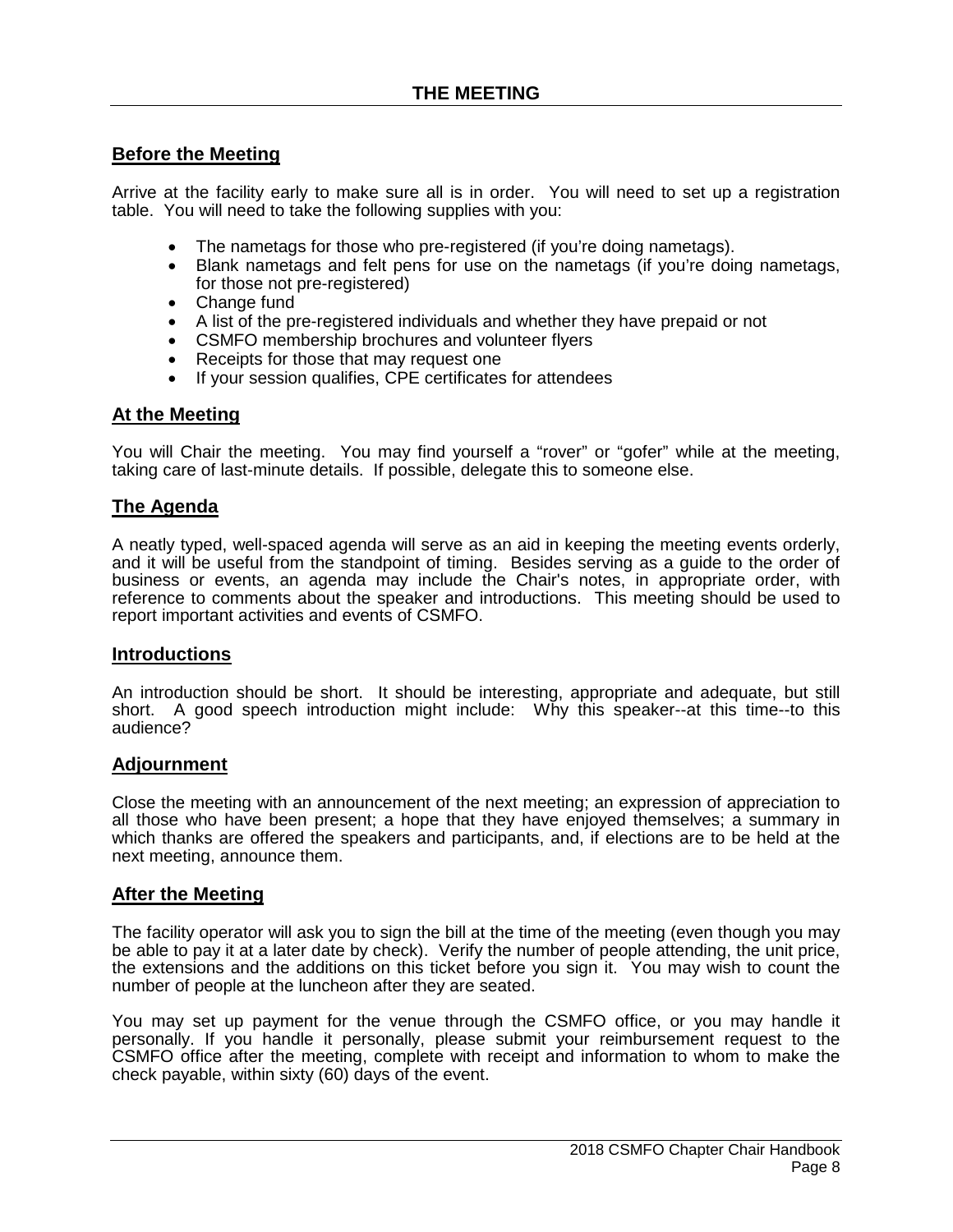The CSMFO office is responsible for handling all Chapter accounting. Registration income comes in to the CSMFO office, and is coded to reflect that it is for your Chapter. Likewise all Chapter expenses should be run through the CSMFO office. To request a check or credit card payment from CSMFO, please email Melissa Dixon [\(melissa.dixon@staff.csmfo.org\)](mailto:melissa.dixon@staff.csmfo.org). Please allow a 3-week turnaround on all check requests.

Chapter financial reports will be included in each packet disseminated for CSMFO Board of Directors meetings. This will be a profit & loss report specific to each Chapter. The Statement of Net Assets will show your Chapter's fund balance; this is updated annually, at the first of the year. To determine your Chapter's fund balance at any given time, simply add the net income from your Chapter's profit & loss report to the fund balance as listed on the Statement of Net Assets.

## **YOUR SUCCESSOR**

Each Chapter should have a Chair and a Vice Chair. Terms are one year, and concurrent with the CSMFO Board terms (term begins and ends with the Annual Conference). There are no term limits for Chapter Chairs, but it is expected when the Chair steps down the Vice Chair will take his or her place. The Chair/Vice Chair structure was implemented by the Board of Directors as a means of easing a successor into the role of Chair.

Chapters are encouraged to hold elections annually for the position of Chair. It is recommended that elections take place at the last meeting of the calendar year. Elections may be held in whichever manner each Chapter deems most feasible (i.e., electronic, written ballot, show of hands, etc.). If a Chapter does not conduct an election, the Chapter Liaison/Past President may appoint a Chair. Vice Chair are appointed by the Chair.

Certain Chapters have experienced difficulty in developing a potential replacement. Experience has shown that many are willing to serve, yet are reluctant to volunteer. One of the primary responsibilities of a Chapter Chair is to nurture a successor. In order to maintain a vibrant organization, it is important to identify up-and-coming talent. Don't underestimate the power of the ask.

When you do step down as Chair and a new Chair/Vice Chair are appointed, please notify the CSMFO Secretary so that updates can be made to all applicable CSMFO documents. Please do not step down without first identifying your successor.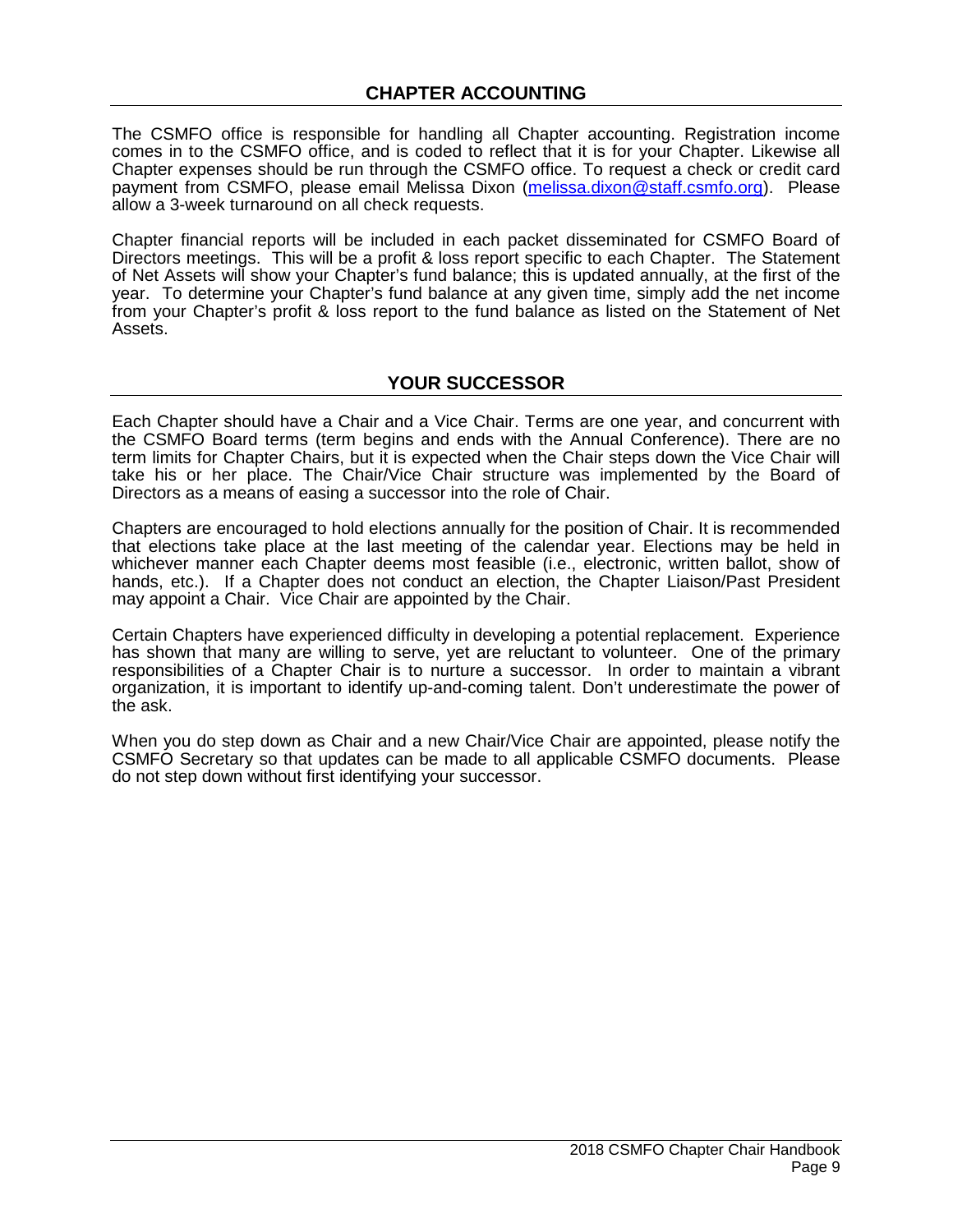There is a group email just for Chapter leaders and a group email for each of the individual Chapters. Chapter leaders are encouraged to use these groups to keep each other and their Chapters up-to-date on the latest happenings.

## **The address for the Chapter Group is** *chapterchairs@csmfo.org.*

Chapter leaders will be notified of Board meeting and Chapter conference calls using this list. Chapter leaders are encouraged to use the group list to comment on topics and speakers they have used or to request advice and suggestions on Chapter meetings.

The individual Chapter lists may be used to post meeting notices and changes, send inquiries to local members and post updates on local issues. These listservs are for you and your Chapter to use as a valuable communication tool to keep each other informed on regional financial news, reviews and events. Use this listserv in any way you find helpful. You will want members to observe standard e-mail use guidelines as a courtesy to others and to encourage members to join and participate. To make the list most effective, you will want to publicize the group list at your Chapter meetings and in your mailing notices. The more members on the list, the greater the opportunity to share local news.

Now the important part - how to join! Just like the CSMFO general members group list, you may subscribe directly from the CSMFO website. From the home page, click on "Chapters", then click on the Chapter you want to subscribe to, then follow the instructions. It's easy, and will take members less than one minute. All new members are signed up for the listserv of their Chapter upon joining. As Chapter Chair, you may also add individuals to the list manually. In addition, CSMFO will distribute a "New Member" listing for each chapter on a regular basis. Chapter Chairs are encouraged to reach out and invite the new member to the next meeting.

To send a message to your Chapter, address it to the "name of chapter@csmfo.org" (for example: central-coast@csmfo.org). The Chapter names are listed below:

| central-coast    | desert-mountain | north-coast        | sacramento-valley  |
|------------------|-----------------|--------------------|--------------------|
| central-la       | east-bay-sf     | northeast-counties | san-diego-county   |
| central-valley   | imperial-county | northwest-counties | san-gabriel-valley |
| channel-counties | inland-empire   | orange-county      | south-bay          |
| coachella-valley | monterey-bay    | peninsula          | south-san-joaquin  |

If you have any questions about the use of the listservs please contact the CSMFO office at (877) 282-9183.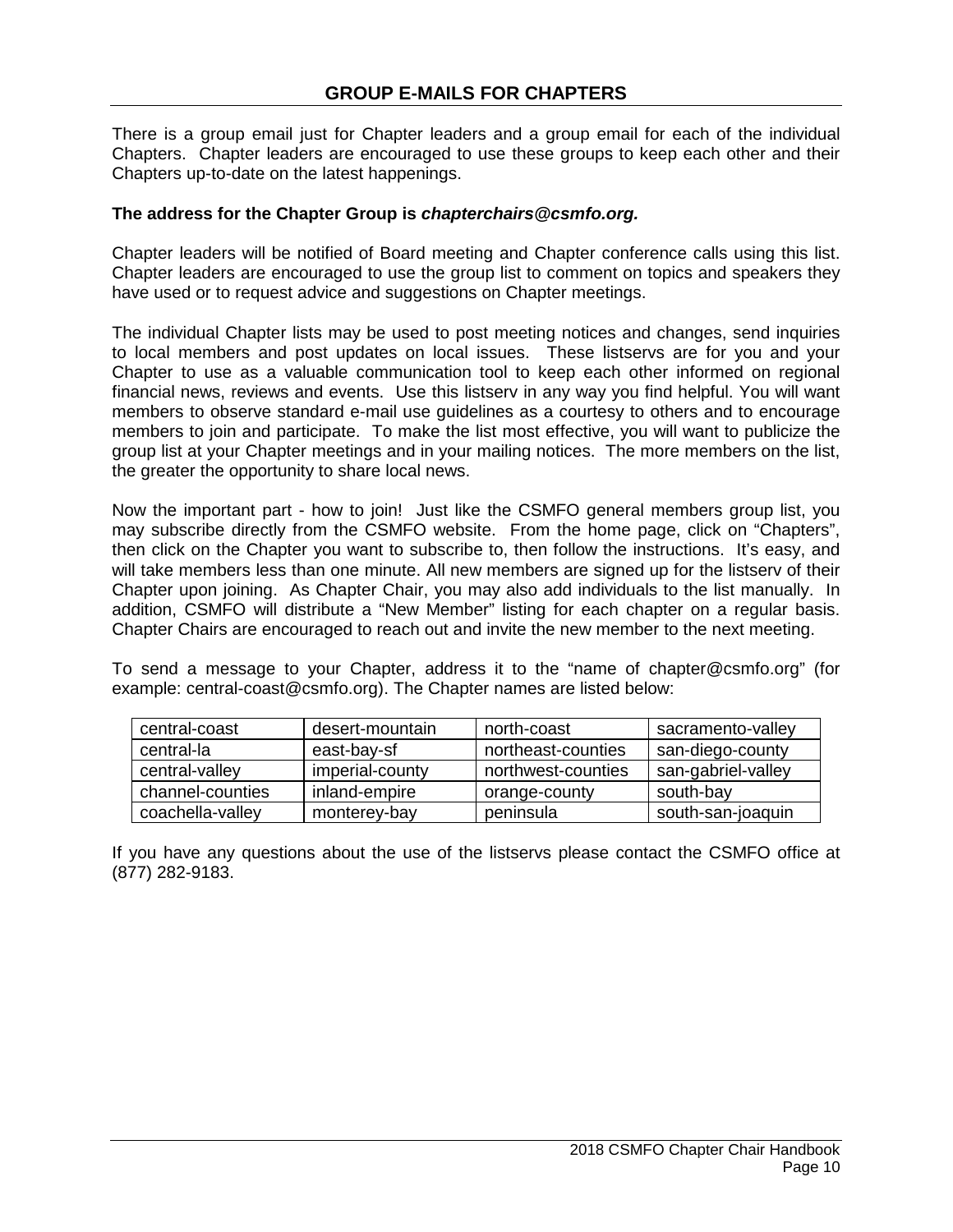The *CSMFO Magazine* is intended to be a grassroots publication for information, input, articles, news clips, job changes, Chapter highlights, etc. coming from members across the state. The Magazine is only as successful as individual members make it. Therefore, we hope you will be proactive in soliciting articles from your Chapter.

The most fundamental aspect of membership in CSMFO is belonging to a Chapter. This is where finance officers and others meet and greet to discuss topics of interest to the finance world. Because you, as a Chapter Chair or Vice Chair, are vital to that aspect, we would like to expand our Chapter awareness using the *Magazine* as its vehicle. Topics: If it interests you, it's going to interest other members. Maybe you could write about a proposition that's getting a lot of attention in your Chapter, or a project you've taken on that's interesting.

When submitting articles, please observe the following: (1) the deadline for submission is the 15<sup>th</sup> of the month prior to the month of publication (i.e., February 15 for the March issue); (2) all members may submit articles; (3) the *CSMFO Magazine* reserves the right to invoke editorial privileges. Please submit articles via e-mail to Melissa Dixon at [melissa.dixon@staff.csmfo.org.](mailto:melissa.dixon@staff.csmfo.org)

## **CHAPTER LISTINGS ON WEBSITE**

Each Chapter has a page on the CSMFO web site. The section contains a brief summary of the Chapter and its regular activity, a list of Chapter contacts, and a list of meeting dates and locations. This page is a useful tool to inform Chapter members. There is a Chapter Resource area where the handbook is located. There are also meeting ideas and past presentation information posted by all Chapters. Please review the contents and contact Melissa Dixon at [melissa.dixon@staff.csmfo.org](mailto:melissa.dixon@staff.csmfo.org) with revisions and updates.

## **SPECIAL MEMBER AWARDS OR RECOGNITION**

On occasion, you may want to verbally recognize certain Chapter members during your Chapter meetings for accomplishments they have made in their own agencies, awards they have received through CSMFO or other associations, or milestones they have reached in their career, such as job promotions or retirement. This recognition is initiated at the Chapter level so try to develop rapport with your members such as you can be informed of these things as they happen.

Special certificates of appreciation are also available to recognize those who have demonstrated long-term commitment to municipal finance and membership in CSMFO (20 years is the suggested benchmark). Such awards are generally given at retirement. The certificates can be obtained by contacting the CSMFO office (877) 282-9183 at least three weeks in advance of the meeting. *Any Chapter Chair wishing to award a certificate of appreciation must first receive approval by the President.*

## **CHAPTER DUES**

No dues may be charged by Chapters. CSMFO membership dues are set by the Board.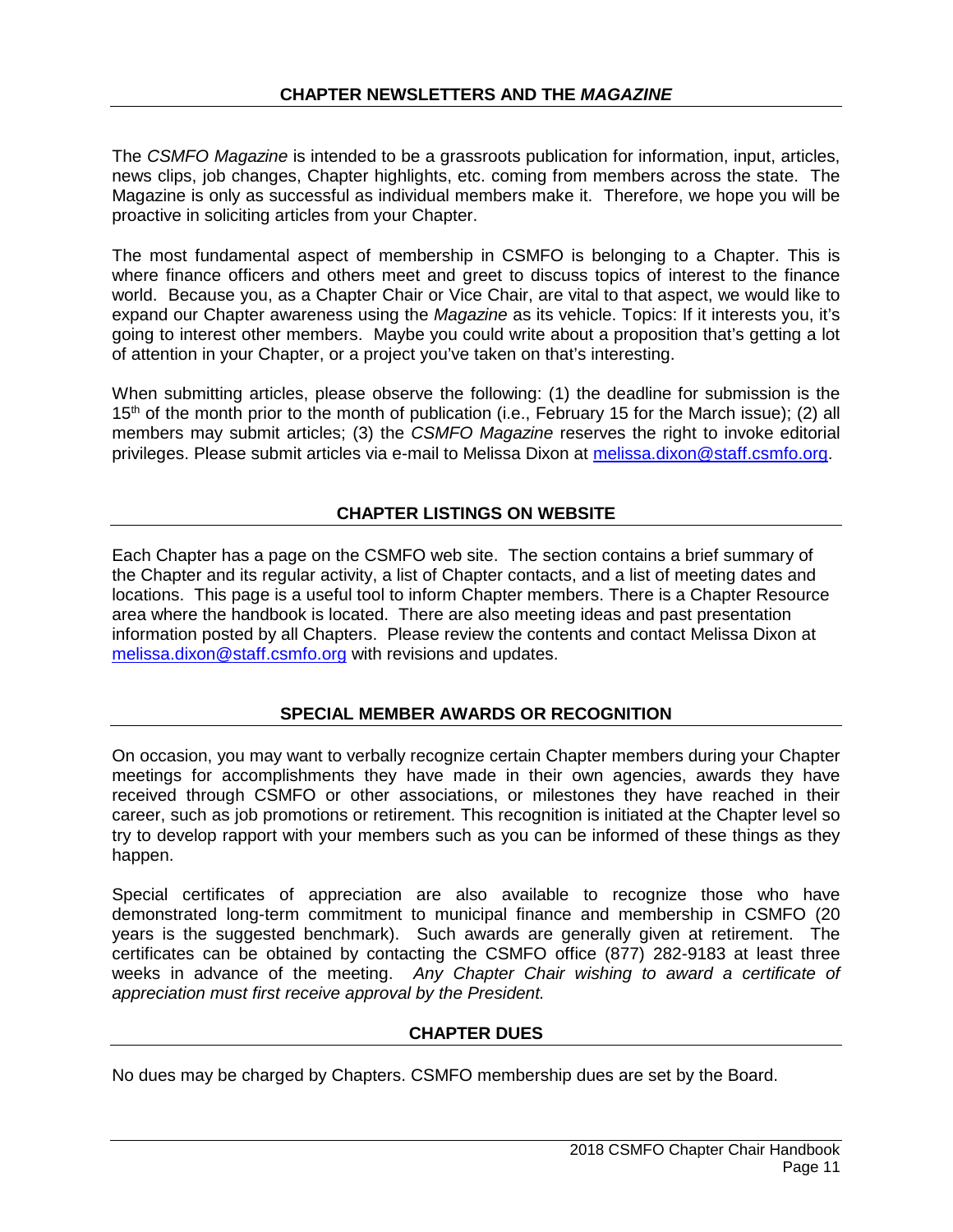In addition to attending the Chapter breakfast at the Annual Conference, Chapter Chairs and Vice Chairs are expected to participate in scheduled conference calls to discuss items of mutual interest. These calls are an opportunity to share meeting strategies, discuss organizational issues and communicate with your fellow Chapter leaders. It is encouraged that Chapter Chairs share information with each other, particularly regarding meeting dates and topics, so as not to unduly compete with other chapters. A google spreadsheet has been created to facilitate this information sharing:

https://docs.google.com/a/smithmooreassoc.com/spreadsheets/d/1aE1tpBuGyva1xOM9rJ9SFf nFiOgdQQ2tYK2Ltk\_T1bQ/edit?usp=sharing.

Chapter Chairs are also an important resource in the distribution of information to CSMFO members. The CSMFO Secretary and Past President may request your participation from time to time.

## **SUMMARY ARTICLE FOR THE ANNUAL REPORT**

At the conclusion of your year-long term, you will be asked to prepare a brief summary of the events in your Chapter. This summary will be published in the annual report, which is distributed in the first part of the following year.

A brief synopsis, maybe one or two paragraphs, is all that is required. Highlights can include speakers, topics, and/or interesting places your meetings were held at.

## **MEMBERSHIP DEVELOPMENT**

Chapters have a responsibility to CSMFO for membership development. Membership applications and materials are available on the CSMFO website, and brochures and volunteer flyers are available by request from the CSMFO office.

Benefits of CSMFO membership include the following:

- With nearly two thousand members, CSMFO is California's premier statewide association for governmental finance officials. Enormous networking opportunities and benefits are offered.
- CSMFO provides a variety of programs including training programs, webinars, a membership directory, a website offering a multitude of helpful resources, and a monthly newsletter.
- CSMFO Chapter meetings provide members the opportunity to meet on a regular basis in a variety of city locations, to exchange ideas and discuss common problems, and to develop both personally and professionally at a local level.
- CSMFO meetings and training programs provide unbiased, informative speakers and presentations on specific technical areas of the profession as well as on useful topics of general interest.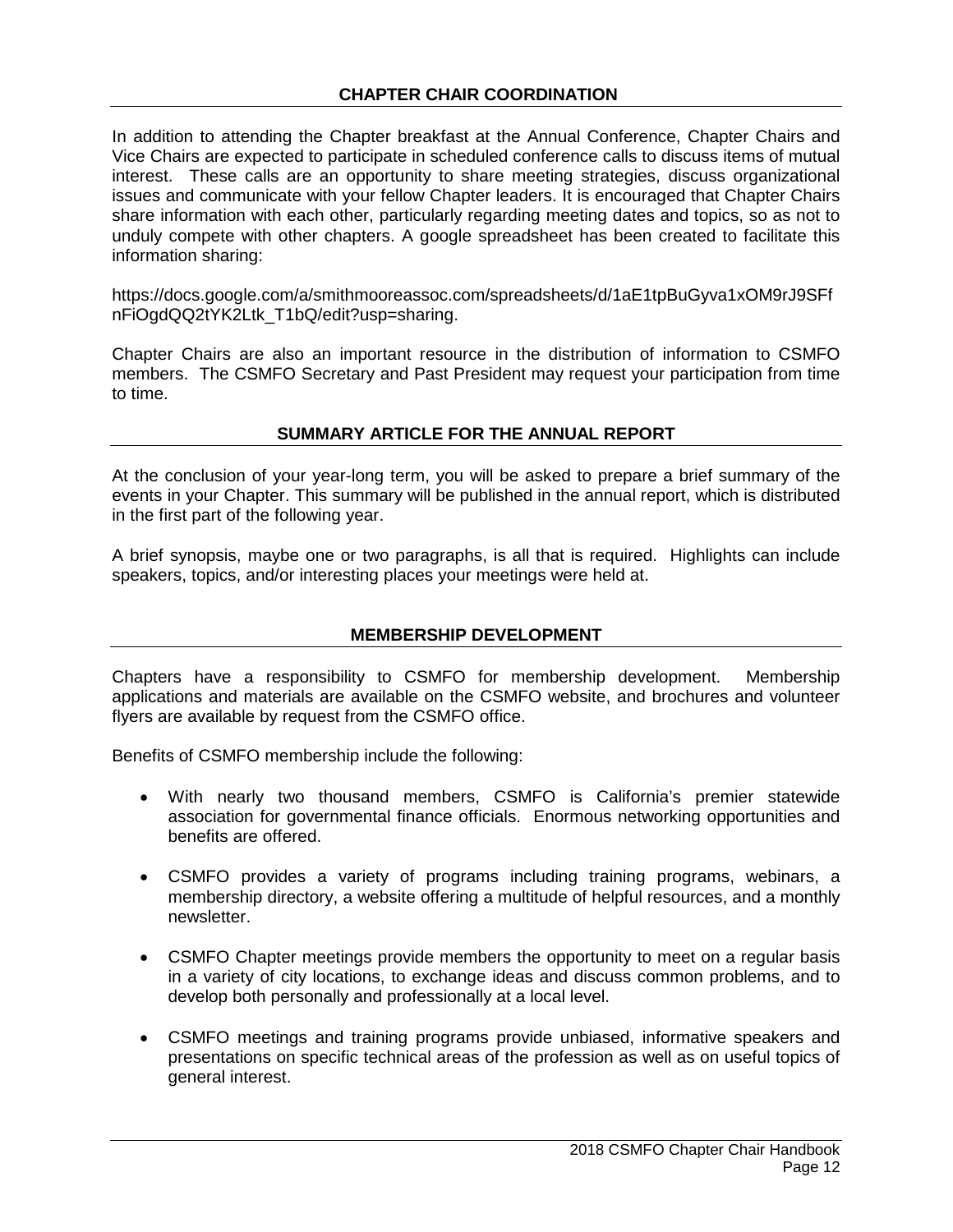- CSMFO members share an active statewide email list that provides an easy way to stay in touch with new members, a forum for asking questions, requesting advice and sharing news, a cost-free way to distribute training and development information and a means to correspond with other finance officials on common issues and on the latest legislative developments.
- The CSMFO *Magazine* is a grassroots newsletter with articles, news clips, job changes, job opportunities, chapter highlights and other information from members across the state.
- CSMFO provides the vehicle to recognize certain members for accomplishments they have made in their own cities, awards they have received through CSMFO or other associations, or milestones they have reached in their careers.
- CSMFO membership dues are relatively low and an exceptional value and investment in the future of members and their agencies.